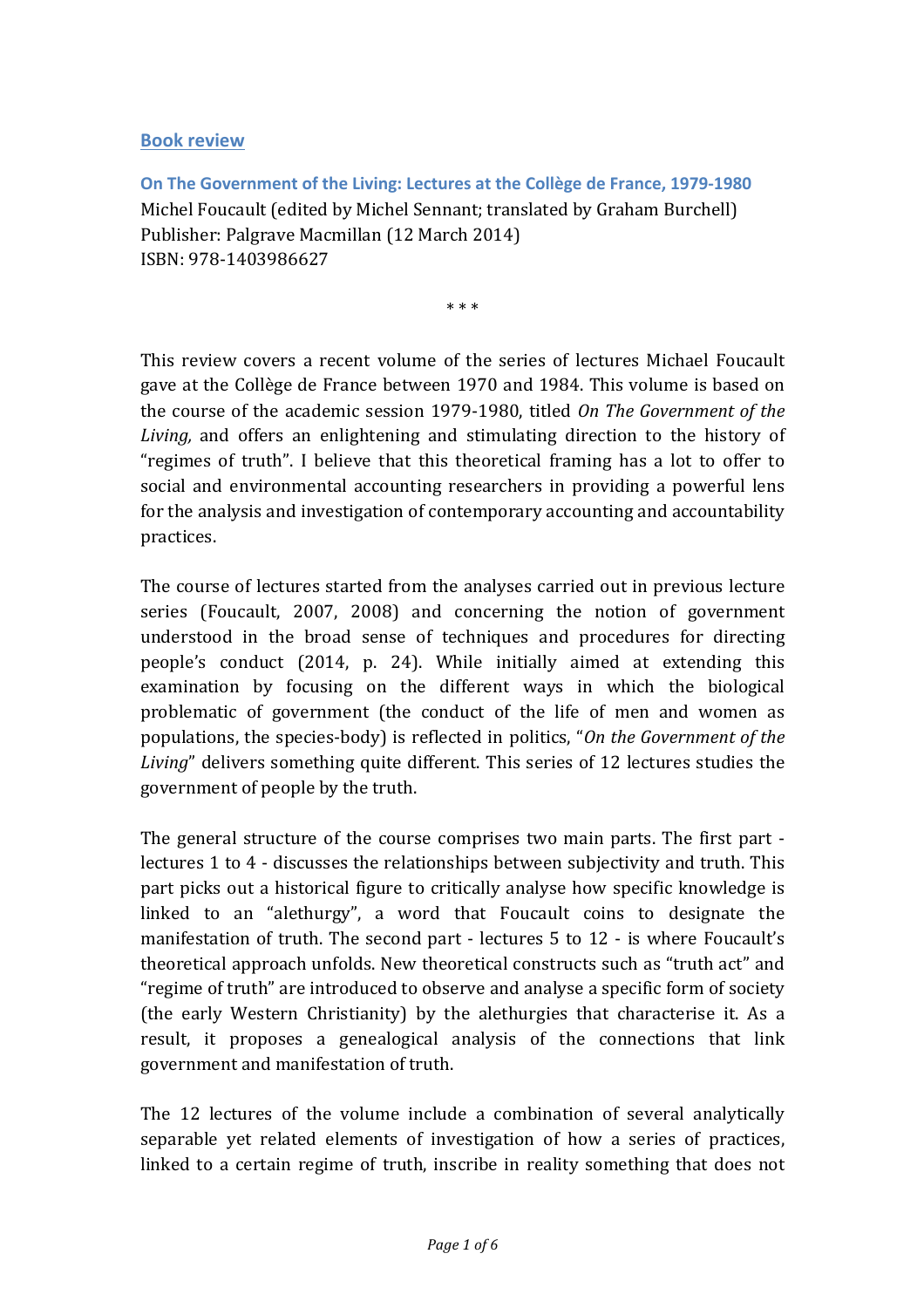exist in itself (i.e. madness, economy or sustainability) to submit it to the division between true and false. This coupling of alethurgic practices and regimes of truth is understood as a form of power that has the purpose of being exercised universally insofar as people have to gain access to the truth to earn their deliverance - the emancipatory effect of being rescued or set free. As such, the series of lectures propose the investigation of the alethurgy as proof of that access and thus as a form of governing of people. The following text summarizes the main analytics of truth outlined in each lecture.

The course of lectures begins by outlining the relation between governing power and truth. Foucault maintains that while one could not govern without knowledge (i.e. knowledge of what to govern, of those one governs, and of the means of governance) governing is not just a question of administration. It is argued that the "problem of conduct" (Foucault, 2007) cannot be reduced to a utilitarian problem of know-how but should comprise a manifestation of truth in which conduct is ultimately funded. While the "art of government" (Foucault, 2007) is accompanied by a wide range of practices, what is involved in these practices is something that is declared or established as true. As a result, Foucault suggests that the study of the conduct of men and women cannot be decoupled from the study of how truth manifests itself.

The term that Foucault coins to designate this manifestation of truth correlative to the exercise of power is "alethurgy". Alethurgy is therefore defined as "the set of possible verbal and non-verbal procedures by which one brings to light what is laid down as true as opposed to false, hidden, inexpressible, unforeseeable, or forgotten"  $(2014, p. 7)$  and there is no exercise of power without something like an alethurgy.

Having established what an alethurgy is, Foucault adopts this construct as a theoretical lens to frame and discuss a precise case of the relationship between the exercise of governing power and manifestation of truth: the story of *Oedipus the King.* Foucault proposes an alethurgic re-read of the story that unveils the dynamics of the manifestation of truth in the form of tragedy. Tragedy makes truth visible and audible "through the myths and heroes, through the actors and their masks"  $(2014, p. 23)$ . A series of sites where truth is manifested (the theatre, the seat of an oracle or the tribunal) are identified, and the organization of the alethurgies analysed. One of the main points that are made here is the distinction between the general and technical sense of the alethurgy: *Oedipus the King* is an alethurgy in itself because it is a way of revealing the truth; at the same time, the tragedy reveals how the truth came to light, its internal organization and mechanisms.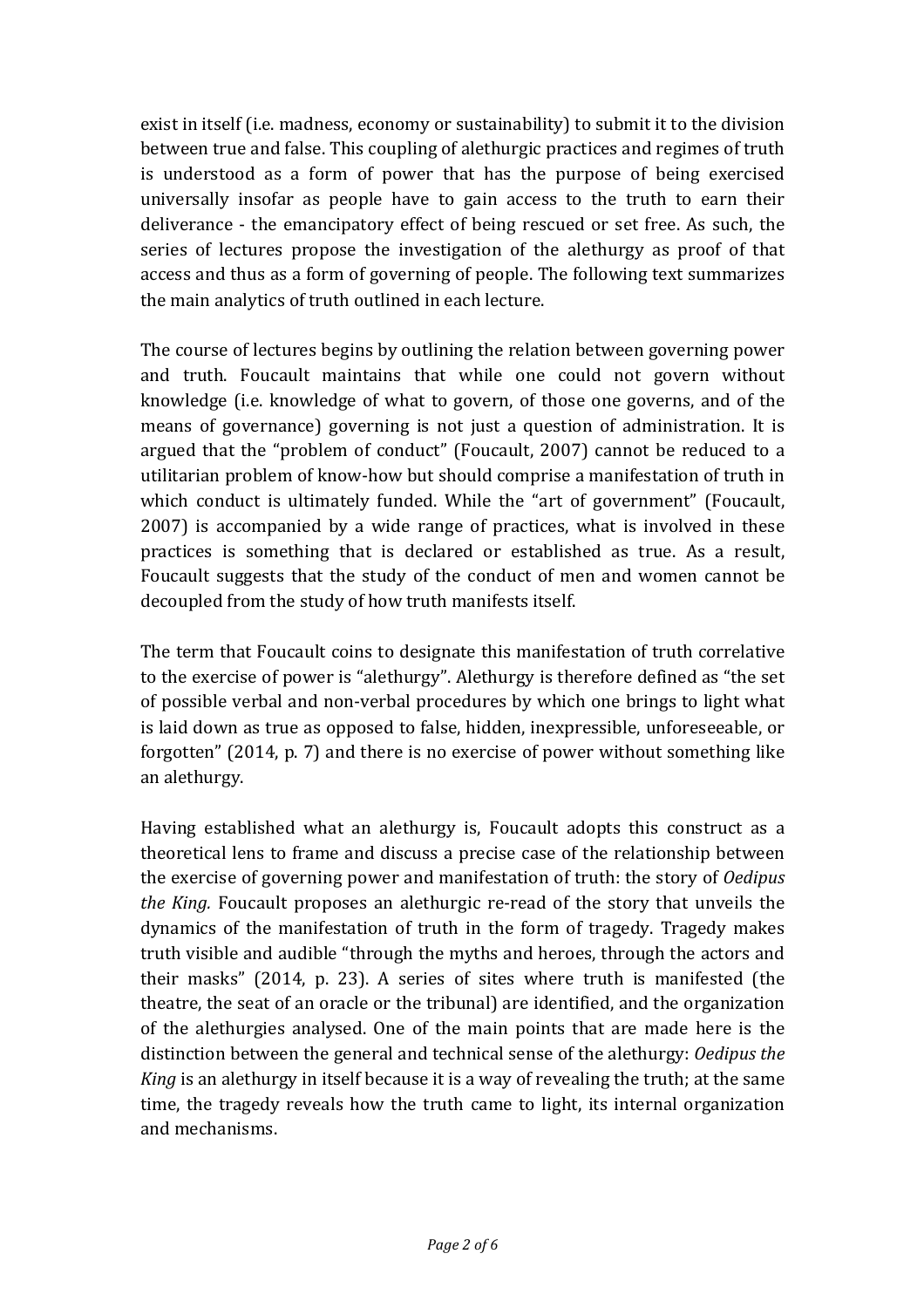To illustrate, Foucault describes the dynamic tension between "reversal" and "recognition": within the story of Oedipus what initially was unknown become known (recognition) thanks to the path and the work of the truth that originate an internal movement by which the fate of the characters is reversed. The mechanics of recognition within this alethurgy, therefore, possess both a subjective and technical dimension of enquiry. On the one hand, there is the reflexive cycle that moves the subject who seeks to know the truth who discovers to be the object of the alethurgy. On the other hand, there are the practices by which recognition is achieved.

Another central theme of this lecture series is represented by the investigation of the forms of alethurgy that revolve around the first person, the "I", the "myself". in the rites and procedures of veridiction. The central problem is how and for what reasons truth-telling becomes an alethurgy to the extent that the person who speak can say: *I hold the truth because I saw it, and because I saw it I say it.* To give focus to the discussion, Foucault examines the process of "discovery" the transformative act by which someone who does not know becomes someone who knows - as specific alethurgic ritual. The story of *Oedipus the King* exemplifies, once again, the investigation of how the transformation takes place: Oedipus can become someone who knows through an act of "searching" that leads him to marks, signs, clues, and markers, that he finds on the way and that enable him to infer the truth. In this context, Foucault sheds light and analyses two major forms of alethurgy present in the story: the religious and the judicial. Accordingly forms of extraction of truth, ways of combining seeing and saying and the time dimension are proposed and explored as analytics of truth.

This theoretical view, therefore, allows the reader to understand the alethurgy of discovery as an act of government. Oedipus himself comes to be the operator of this alethurgy when his power is questioned and the discovery of the truth is the way of steering a course to maintain it. "The art of discovery is then the art of the rudder" (2014. p. 59).

Another important theme to investigate the alethurgy at the level of the subject regards how the government of people, alethurgy and subjectivity are linked in our society. To do so, Foucault emphasises three themes: (1) relationship between alethurgy and exercise of power;  $(2)$  importance for this exercise of power of a truth that manifest itself in the form of subjectivity; (3) effect of this alethurgy on the deliverance of people. Subjectivity is regarded as key link between power and alethurgy, and designates the insertion of the subject as such in the procedures of manifestation of truth. To understand this role Foucault advances the constructs of "act of truth".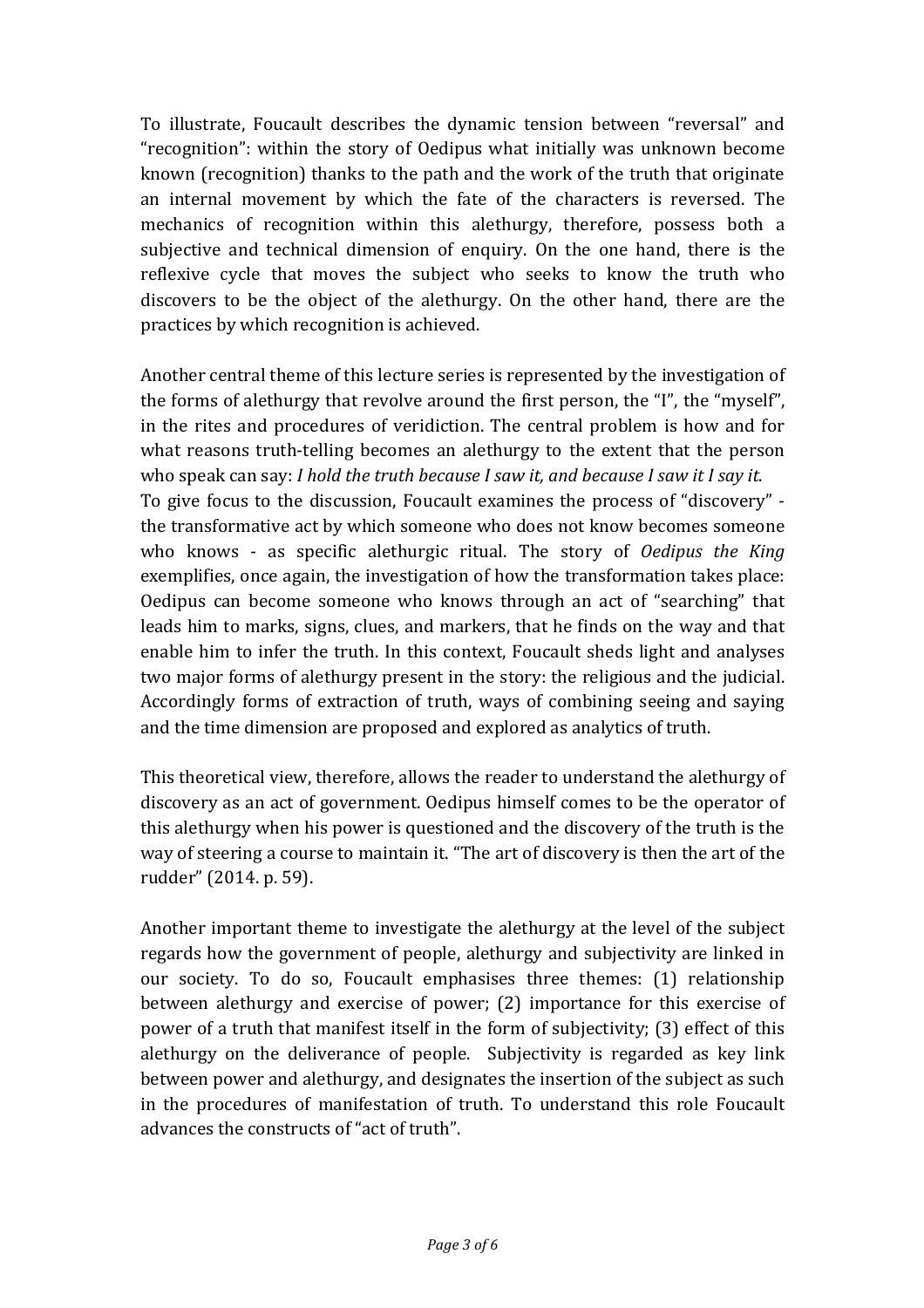An act of truth is the part that falls to a subject in the procedures of alethurgy. Foucault defines this part as that of comprising three different roles of the subject in the procedures of manifestation of truth: operator, spectator or object. The first role portrays the subject as ritually performing a number of acts that reveal the truth (i.e. minister of a certain expertise like priests, doctors, judges, teachers or accountants). The second way of accomplishing truth is when the subject is inserted in the alethurgy as a witness or spectator (i.e. someone who saw, heard, or remembered because s/he was there). The third form of revealing truth is also known as reflexive truth act where the subject is at the same time operator and spectator of truth thus becoming the object of truth?. It is the confession, when the truth discovered through the alethurgy concerns oneself (i.e. this is what I am, what I did). All three roles, according to Foucault, are elements of a more complex notion that of "regimes of truth" that will be defined and explored considerably in the second part of the course of lectures, from the fifth lecture onwards.

The second part of the lectures proposes a genealogical analysis of the connections that link power and alethurgy and critically analyses the government of people in our society. The central construct of this lecture is that of "regimes of truth". Foucault defines a regime of truth as "that which constrains individuals to a certain number of truth acts [...], that which defines, determines the form of these acts and establishes their condition of effectuation and specific effects" (2014, p. 93). In other words, Foucault conceptualises regimes of truth as the set of processes and institutions by which individuals are obliged to make defined acts of truth. Political, penal and professional domains can, therefore, be identified (and analysed) as regimes of truth. In a similar vein, science can also be conceptualised as a set of systems of truth that submit to the same regime. As a result, the problem of studying the connections that link power and alethurgy come to be the problem of studying the types of relations that bring

together the alethurgies, their procedures and the subjects who are their operators, spectators or objects.

Foucault develops this analysis further, by expanding the examination the relationship between truth and deliverance where the inner-self is the object of knowledge. Taking as an example the rite of baptism in the early Christianity. Foucault observes that this rite that embodies the passage between the condition of corruption of the soul and that of purification is organised around two distinct, yet linked alethurgies: the preparation to/for the baptism and the rite of passage itself. 

In the preparation stage the postulant is taught some truths that are the truths of theories, theses, notions, ideas and precepts of the specific way of life that he/she is willing to join. This way the postulant is lead to a belief that must be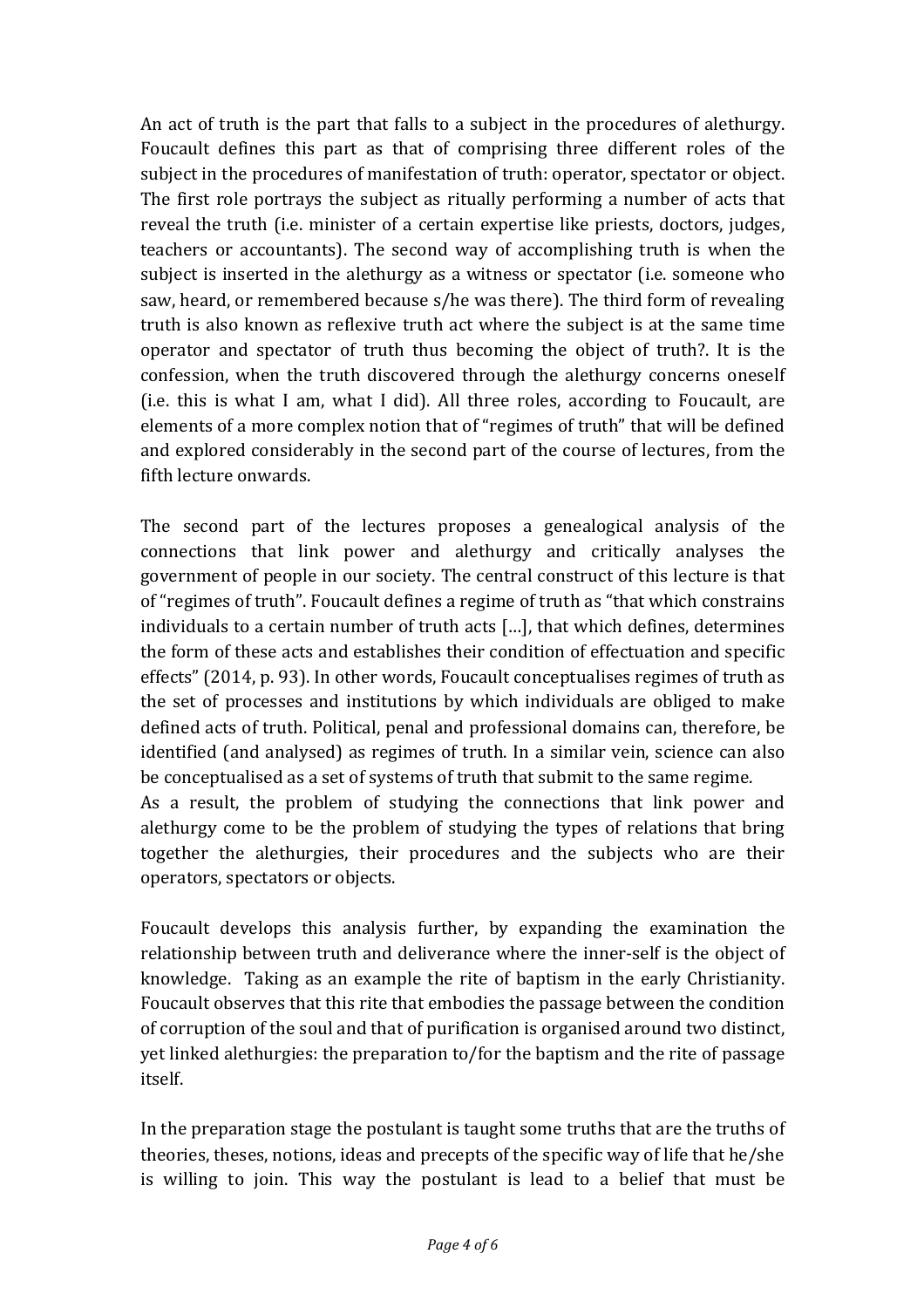manifested in specific truth acts that can be verbal or non-verbal and physical or spiritual and culminate in the act of profession of faith. At this point the rite can be celebrated. The rite stage is when the inner-self passes from the condition of corruption to that of deliverance though a set of structures, practices and dynamics. In this stage truth is not just content of knowledge (in the forms of things to be known or dogmas to be believed) but for the one who "knows" it is his/her own deliverance that is verified as true. As such, one important contribution of Foucault's investigation is that it uncovers the "structure of teaching" that both supports and links the alethurgies of deliverance in which the postulant is gradually qualified as operator and spectator of knowledge to the extent that it becomes the object of the truth itself.

The ways in which Michael Foucault conceptualised the relationship between governing power, manifestation of truth and subjectivity lead to several questions that would benefit from in-depth academic research, particularly in research about the versions of alethurgies overlapping the fields of sustainability, ecology and social and environmental accounting domain:

- What constitute an "alethurgy of sustainability" and what role does social and environmental accounting research play in it?
- How and to what extent will the téchne of accounting affect the alethurgy of sustainability?
- Which sites can be identified as "alethurgic spaces" and how is the organization of these alethurgies structured?
- How and to what extent "accounting alethurgy" respond to people's discomfort of un-sustainability?
- How and to what extent will the accounting profession affect the alethurgy of the subject?
- What role do power relationships among stakeholders play in the alethurgy of sustainability?
- What is the role of "sustainability's regime(s) of truth" in the post-modern form of deliverance of man?
- How and to what extent sustainability regime(s) of truth come to be invented (or established, or institutionalised, or generalised, or extended)?

In addition to the above questions, several areas are yet to be explored and represent fertile ground for future academic research over numerous topics, such as:

- the alethurgic re-read of social, environmental, accountability accounts;
- the analysis of ecological alethurgy and ecological regime(s) of truth;